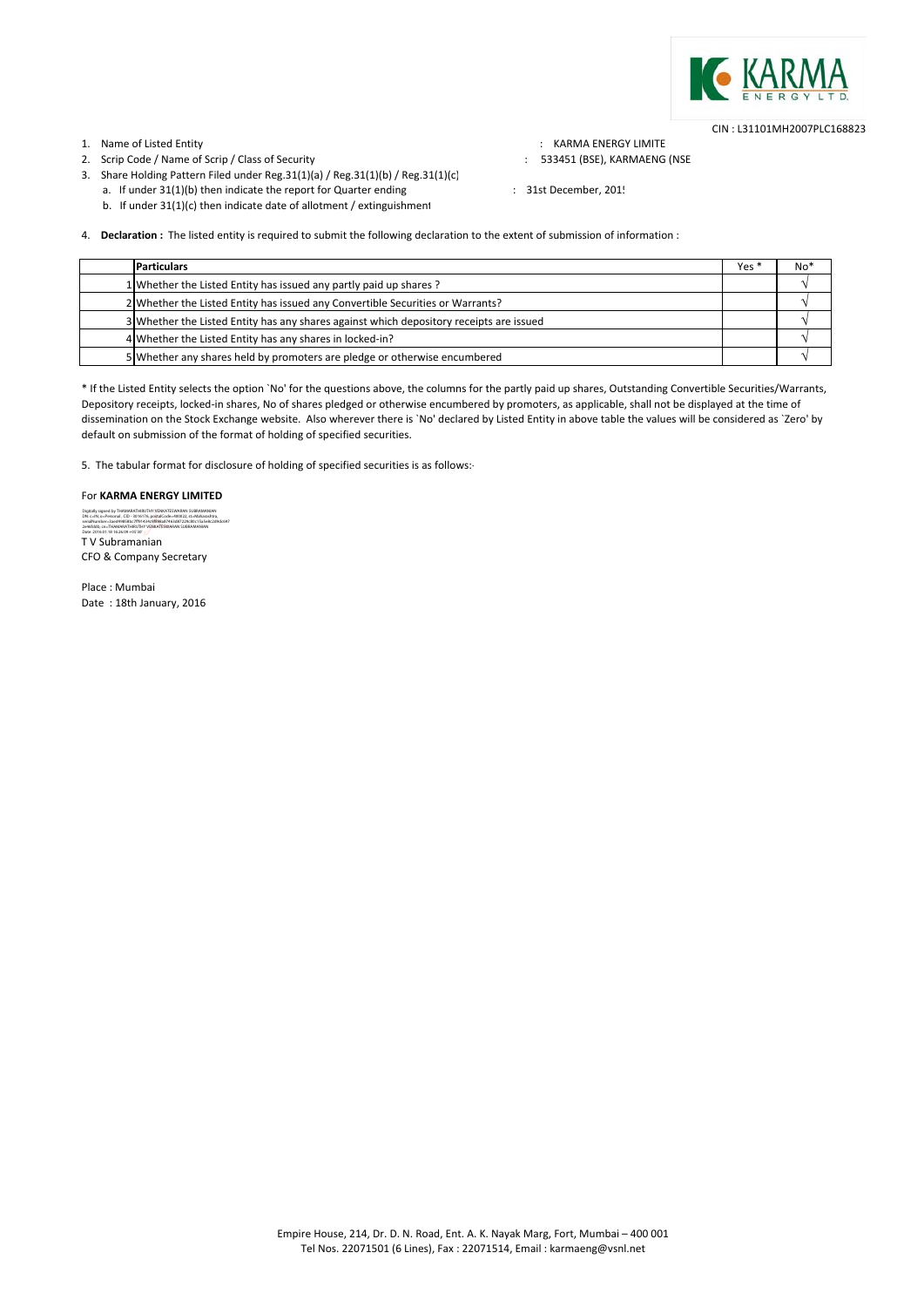

## **Table I ‐ Summary Statement holding of specified securities**

| Category | Category of shareholder (II)                       | Nos. of shareholders | No. of fully paid up equity | No. of           |            |            | No. of shares Total nos. Of Shareholding |            |                       | Number of voting Rights held in each class of |            | No. of Shares | Shareholding Number of Locked in |        |           |     | Number of shares           | Number of      |
|----------|----------------------------------------------------|----------------------|-----------------------------|------------------|------------|------------|------------------------------------------|------------|-----------------------|-----------------------------------------------|------------|---------------|----------------------------------|--------|-----------|-----|----------------------------|----------------|
| (1)      |                                                    | (III)                | shares held                 | (IV) Partly paid | underlying |            | shares held as a % of total              | securities |                       |                                               | (IX)       | Underlying    | as a %                           | shares |           |     | (XII) pledged or othersies | equity shares  |
|          |                                                    |                      |                             | up equity        | Depository |            | $(VII) = (IV) +$ no. of shares           |            |                       |                                               |            | Outstanding   | assuming full                    |        |           |     | encumbered                 | held in        |
|          |                                                    |                      |                             | shares           | Receipts   | $(V)+(VI)$ | (calculated as                           |            |                       |                                               |            | convertible   | conversion of                    |        |           |     | (XIII)                     | dematerialized |
|          |                                                    |                      |                             | held             | (VI)       |            | per SCRR,                                |            |                       |                                               |            | securities    | convertible                      |        |           |     |                            | form           |
|          |                                                    |                      |                             | (V)              |            |            | 1957)                                    |            |                       |                                               |            | (including    | securitties (as                  |        |           |     |                            | (XIV)          |
|          |                                                    |                      |                             |                  |            |            | (VIII) As a % of                         |            |                       |                                               |            | warrants)     | a percentage                     |        |           |     |                            |                |
|          |                                                    |                      |                             |                  |            |            | $(A+B+C2)$                               |            |                       |                                               |            | (X)           | of diluted                       |        |           |     |                            |                |
|          |                                                    |                      |                             |                  |            |            |                                          |            |                       |                                               |            |               | share capital)                   |        |           |     |                            |                |
|          |                                                    |                      |                             |                  |            |            |                                          |            |                       |                                               |            |               | $(XI) = (VII) + (X)$             |        |           |     |                            |                |
|          |                                                    |                      |                             |                  |            |            |                                          |            |                       |                                               |            |               | As a % of                        |        |           |     |                            |                |
|          |                                                    |                      |                             |                  |            |            |                                          |            |                       |                                               |            |               | $(A+B+C2)$                       |        |           |     |                            |                |
|          |                                                    |                      |                             |                  |            |            |                                          |            |                       |                                               |            |               |                                  |        |           |     |                            |                |
|          |                                                    |                      |                             |                  |            |            |                                          |            |                       |                                               |            |               |                                  |        |           |     |                            |                |
|          |                                                    |                      |                             |                  |            |            |                                          |            |                       |                                               |            |               |                                  |        |           |     |                            |                |
| (1)      |                                                    |                      |                             |                  |            |            |                                          |            | No. of voting Rights  |                                               |            |               |                                  | No.    | As a % of | No. | As a % of                  |                |
|          |                                                    |                      |                             |                  |            |            |                                          |            |                       |                                               |            |               |                                  | (a)    | total     | (a) | total                      |                |
|          |                                                    |                      |                             |                  |            |            |                                          |            |                       |                                               |            |               |                                  |        | shares    |     | shares                     |                |
|          |                                                    |                      |                             |                  |            |            |                                          |            |                       |                                               |            |               |                                  |        | held (b)  |     | held (b)                   |                |
|          |                                                    |                      |                             |                  |            |            |                                          |            | Class eg:X Class eg:Y | Total                                         | Total as a |               |                                  |        |           |     |                            |                |
|          |                                                    |                      |                             |                  |            |            |                                          |            |                       |                                               | % of       |               |                                  |        |           |     |                            |                |
|          |                                                    |                      |                             |                  |            |            |                                          |            |                       |                                               | $(A+B+C)$  |               |                                  |        |           |     |                            |                |
| (A)      | Promoter & Promoter Group                          | 21<br>8477           | 8633002                     |                  |            | 8633002    | 74.62                                    | 8633002    |                       | 8633002                                       | 74.62      |               | 0.00<br>0.00                     |        |           |     | <b>NA</b>                  | 8633002        |
| (B)      | Public                                             |                      | 2936916                     |                  |            | 2936916    | 25.38                                    | 2936916    |                       | 2936916                                       | 25.38      |               |                                  |        |           |     | NA                         | 2361683        |
|          | Non Promoter - Non Public<br>Shares underlying DRs |                      |                             |                  |            |            | <b>NA</b>                                |            | N.A                   |                                               |            |               |                                  |        |           |     | NA<br><b>NA</b>            |                |
| (C1)     |                                                    |                      |                             |                  |            |            |                                          |            |                       |                                               |            |               |                                  |        |           |     |                            |                |
| (C2)     | Shares held by Employees Trusts<br>Total           |                      | 11569918                    |                  |            | 11569918   | 100.00                                   |            |                       | 11569918                                      | 100        |               | 0.00                             |        |           |     | <b>NA</b>                  | 10994685       |
|          |                                                    |                      |                             |                  |            |            |                                          |            |                       |                                               |            |               |                                  |        |           |     |                            |                |

#### For **KARMA ENERGY LIMITED**

T V Subramanian CFO & Company Secretary Digitally agend by THARMACHURUMY VENEXULTARINGUS SUBMARANAN<br>DN colli, and Presental , CD - DDSUTH, positivital de MOSCL, ul-Mañoradora<br>collidatorism dans MERCHURUMY VEN MONTENER MOSCLI (2004), al positivita de Moscli de MO

Place : Mumbai Date : 18th January, 2016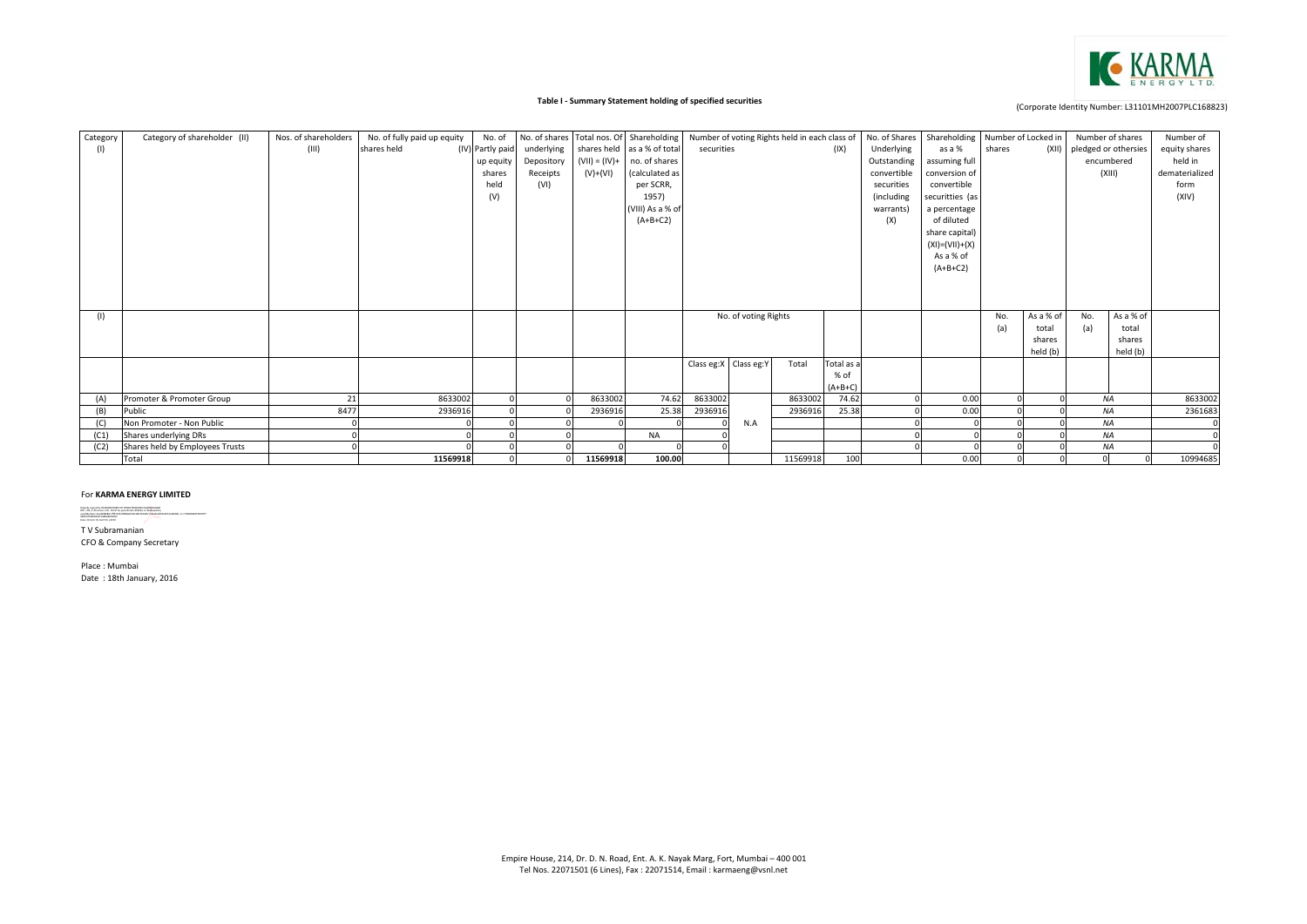

## (Corporate Identity Number: L31101MH2007PLC168823) **Table II ‐ Statement showing shareholding pattern of the Promoter and Promoter Group**

|     | Category & Name of the<br>Shareholders<br>(1)                                                                                                                                                                      | PAN<br>$(\mathsf{II})$   | No. of<br>Shareholder<br>(III) | No. of fully<br>paid up<br>equity<br>shares held<br>(IV) | Partly<br>paid-up<br>equity<br>shares<br>held<br>(V) | Nos. Of<br>shares<br>underlying<br>Depository<br>Receipts<br>(VI) | Total nos.<br>Shares held<br>$(VII=IV+V+V)$<br>$\left  \cdot \right $ | Shareholding<br>% calculated<br>as per SCRR,<br>1957<br>As a % of<br>$(A+B+C2)$<br>(VIII) | of securities | No of Votting Rights | Number of Voting Rights held in each class | (IX)<br>Total as a<br>% of Total<br>Voting | No. of Shares<br>underlying<br>Outstanding<br>convertible<br>securities<br>(including<br>warants)<br>(X) | Shareholding, as Number of Locked in<br>a % assuming<br>full conversion<br>of convertible<br>securities (as a<br>percentage of<br>diluted share<br>capital)<br>$(XI) = (VII) + (X)$<br>as a % of<br>$A+B+C2$ | shares<br>No. (a) | (XII)<br>As a % of<br>total<br>shares | encumbered<br>No. (a) | Number of Shares<br>pledged or otherwise<br>(XIII)<br>As a % of<br>total<br>shares | Number of<br>equity shares<br>held in<br>dematerialized<br>form<br>(XIV) |
|-----|--------------------------------------------------------------------------------------------------------------------------------------------------------------------------------------------------------------------|--------------------------|--------------------------------|----------------------------------------------------------|------------------------------------------------------|-------------------------------------------------------------------|-----------------------------------------------------------------------|-------------------------------------------------------------------------------------------|---------------|----------------------|--------------------------------------------|--------------------------------------------|----------------------------------------------------------------------------------------------------------|--------------------------------------------------------------------------------------------------------------------------------------------------------------------------------------------------------------|-------------------|---------------------------------------|-----------------------|------------------------------------------------------------------------------------|--------------------------------------------------------------------------|
|     |                                                                                                                                                                                                                    |                          |                                |                                                          |                                                      |                                                                   |                                                                       |                                                                                           | Class X       | Class Y              |                                            | rights                                     |                                                                                                          |                                                                                                                                                                                                              |                   | held (b)                              |                       | held (b)                                                                           |                                                                          |
| (1) | Indian                                                                                                                                                                                                             |                          |                                |                                                          |                                                      |                                                                   |                                                                       |                                                                                           |               |                      | Total                                      |                                            |                                                                                                          |                                                                                                                                                                                                              |                   |                                       |                       |                                                                                    |                                                                          |
| (a) | Individuals / Hindu undivided                                                                                                                                                                                      |                          |                                |                                                          |                                                      |                                                                   |                                                                       |                                                                                           |               |                      |                                            |                                            |                                                                                                          |                                                                                                                                                                                                              |                   |                                       |                       |                                                                                    |                                                                          |
|     | Family                                                                                                                                                                                                             |                          |                                | 2946919                                                  | $\Omega$                                             |                                                                   | 2946919                                                               | 25.47                                                                                     | 294691        |                      | 2946919                                    | 25.47                                      |                                                                                                          |                                                                                                                                                                                                              |                   |                                       |                       |                                                                                    | 2946919                                                                  |
|     | Name (xyz)                                                                                                                                                                                                         |                          |                                |                                                          |                                                      |                                                                   |                                                                       |                                                                                           |               |                      |                                            |                                            |                                                                                                          |                                                                                                                                                                                                              |                   |                                       |                       |                                                                                    |                                                                          |
|     | CHETAN MEHRA                                                                                                                                                                                                       | AABPM4010H               |                                | 1464011                                                  | 0.00                                                 | 0.00                                                              | 146401:                                                               | 12.65                                                                                     |               |                      |                                            |                                            | 0.00                                                                                                     | 0.00                                                                                                                                                                                                         | 0.00              | 0.00                                  | 0.00                  | 0.00                                                                               | 1464011                                                                  |
|     | DHARMENDRA SIRAJ<br>ANJU SIRAJ                                                                                                                                                                                     | AADPS0939D<br>AAMPS8160M |                                | 37408<br>528734                                          | 0.00<br>0.00                                         | 0.00<br>0.00                                                      | 37408<br>528734                                                       | 0.32<br>4.57                                                                              |               |                      |                                            |                                            | 0.00<br>0.00                                                                                             | 0.00<br>0.00                                                                                                                                                                                                 | 0.00<br>0.00      | 0.00<br>0.00                          | 0.00<br>0.00          | 0.00<br>0.00                                                                       | 37408<br>528734                                                          |
|     | RADHIKA MEHRA                                                                                                                                                                                                      | AIZPM8435A               |                                | 80015                                                    | 0.00                                                 | 0.00                                                              | 8001                                                                  | 0.69                                                                                      |               |                      |                                            |                                            | 0.00                                                                                                     | 0.00                                                                                                                                                                                                         | 0.00              | 0.00                                  | 0.00                  | 0.00                                                                               | 80015                                                                    |
|     | SHWETA SIRAJ MEHTA                                                                                                                                                                                                 | AVBPS0803R               |                                | 416629                                                   | 0.00                                                 | 0.00                                                              | 416629                                                                | 3.60                                                                                      |               |                      |                                            |                                            | 0.00                                                                                                     | 0.00                                                                                                                                                                                                         | 0.00              | 0.00                                  | 0.00                  | 0.00                                                                               | 416629                                                                   |
|     | ISHA SIRAJ KEDIA                                                                                                                                                                                                   | ABHPS6728F               |                                | 416629                                                   | 0.00                                                 | 0.00                                                              | 416629                                                                | 3.60                                                                                      |               |                      |                                            |                                            | 0.00                                                                                                     | 0.00                                                                                                                                                                                                         | 0.00              | 0.00                                  | 0.00                  | 0.00                                                                               | 416629                                                                   |
|     |                                                                                                                                                                                                                    |                          |                                |                                                          |                                                      |                                                                   |                                                                       |                                                                                           |               |                      |                                            |                                            |                                                                                                          |                                                                                                                                                                                                              |                   |                                       |                       |                                                                                    |                                                                          |
|     | ARUN MEHRA                                                                                                                                                                                                         | AAUPM6401D               |                                | 133                                                      | 0.00                                                 | 0.00                                                              | 133                                                                   | 0.00                                                                                      |               |                      |                                            |                                            | 0.00                                                                                                     | 0.00                                                                                                                                                                                                         | 0.00              | 0.00                                  | 0.00                  | 0.00                                                                               | 133                                                                      |
|     | NIRMAL D. MEHRA                                                                                                                                                                                                    | ABMPM5482F               |                                | 3360                                                     | 0.00                                                 | 0.00                                                              | 3360                                                                  | 0.03                                                                                      |               |                      |                                            |                                            | 0.00                                                                                                     | 0.03                                                                                                                                                                                                         | 0.00              | 0.00                                  | 0.00                  | 0.00                                                                               | 3360                                                                     |
| (b) | Central Government / State                                                                                                                                                                                         |                          |                                |                                                          |                                                      |                                                                   |                                                                       |                                                                                           |               |                      |                                            |                                            |                                                                                                          |                                                                                                                                                                                                              |                   |                                       |                       |                                                                                    |                                                                          |
|     | Government(s)<br>Name (xyz)                                                                                                                                                                                        |                          |                                |                                                          |                                                      |                                                                   |                                                                       |                                                                                           |               |                      |                                            |                                            |                                                                                                          |                                                                                                                                                                                                              |                   |                                       |                       |                                                                                    |                                                                          |
| (c) | Financial Institutions / Banks                                                                                                                                                                                     |                          |                                |                                                          |                                                      |                                                                   |                                                                       |                                                                                           |               |                      |                                            |                                            |                                                                                                          |                                                                                                                                                                                                              |                   |                                       |                       |                                                                                    |                                                                          |
|     | Name (xyz)                                                                                                                                                                                                         |                          |                                |                                                          |                                                      |                                                                   |                                                                       |                                                                                           |               |                      |                                            |                                            |                                                                                                          |                                                                                                                                                                                                              |                   |                                       |                       |                                                                                    |                                                                          |
| (d) | Any Other (Body Corporates)                                                                                                                                                                                        |                          | 13                             | 5686083                                                  | $\overline{0}$                                       | $\mathbf 0$                                                       | 5686083                                                               | 49.15                                                                                     |               |                      |                                            |                                            | $\Omega$                                                                                                 | $\Omega$                                                                                                                                                                                                     | $\mathbf 0$       | $\Omega$                              | $\overline{0}$        | $\mathbf 0$                                                                        | 5686083                                                                  |
|     | Name (xyz)                                                                                                                                                                                                         |                          |                                |                                                          |                                                      |                                                                   |                                                                       |                                                                                           |               |                      |                                            |                                            |                                                                                                          |                                                                                                                                                                                                              |                   |                                       |                       |                                                                                    |                                                                          |
|     | SITEX INDIA PRIVATE LIMITED                                                                                                                                                                                        | AAACS7463G               |                                | 430647                                                   | 0.00                                                 | 0.00                                                              | 430647                                                                | 3.72                                                                                      |               |                      |                                            |                                            | 0.00                                                                                                     | 0.00                                                                                                                                                                                                         | 0.00              | 0.00                                  | 0.00                  | 0.00                                                                               | 430647                                                                   |
|     | WINDIA<br>INFRASTRUCTURE<br><b>FINANCE LTD</b>                                                                                                                                                                     | AAACW1343B               |                                | 1000                                                     | 0.00                                                 | 0.00                                                              | 1000                                                                  | 0.01                                                                                      |               |                      |                                            |                                            | 0.00                                                                                                     | 0.00                                                                                                                                                                                                         | 0.00              | 0.00                                  | 0.00                  | 0.00                                                                               | 1000                                                                     |
|     | HANSNEEL IMPEX PRIVATE                                                                                                                                                                                             |                          |                                |                                                          |                                                      |                                                                   |                                                                       |                                                                                           |               |                      |                                            |                                            |                                                                                                          |                                                                                                                                                                                                              |                   |                                       |                       |                                                                                    |                                                                          |
|     | LIMITED<br>RAMAKRISHNA IRON WORKS                                                                                                                                                                                  | AAACH1309J               |                                | 1001                                                     | 0.00                                                 | 0.00                                                              | 1001                                                                  | 0.01                                                                                      |               |                      |                                            |                                            | 0.00                                                                                                     | 0.00                                                                                                                                                                                                         | 0.00              | 0.00                                  | 0.00                  | 0.00                                                                               | 1001                                                                     |
|     | PRIVATE LIMITED                                                                                                                                                                                                    | AAACR2593L               |                                | 1000                                                     | 0.00                                                 | 0.00                                                              | 1000                                                                  | 0.01                                                                                      |               |                      |                                            |                                            | 0.00                                                                                                     | 0.00                                                                                                                                                                                                         | 0.00              | 0.00                                  | 0.00                  | 0.00                                                                               | 1000                                                                     |
|     | KOTTA ENTERPRISES LTD                                                                                                                                                                                              | AAACK2391P               |                                | 2294026                                                  | 0.00                                                 | 0.00                                                              | 2294026                                                               | 19.83                                                                                     |               |                      |                                            |                                            | 0.00                                                                                                     | 0.00                                                                                                                                                                                                         | 0.00              | 0.00                                  | 0.00                  | 0.00                                                                               | 2294026                                                                  |
|     | PURVAJA PROJECTS LTD                                                                                                                                                                                               | AAACP3416G               |                                | 1000                                                     | 0.00                                                 | 0.00                                                              | 1000                                                                  | 0.01                                                                                      |               |                      |                                            |                                            | 0.00                                                                                                     | 0.00                                                                                                                                                                                                         | 0.00              | 0.00                                  | 0.00                  | 0.00                                                                               | 1000                                                                     |
|     | PRABHANJAN<br>MULTITRADI                                                                                                                                                                                           |                          |                                |                                                          |                                                      |                                                                   |                                                                       |                                                                                           |               |                      |                                            |                                            |                                                                                                          |                                                                                                                                                                                                              |                   |                                       |                       |                                                                                    |                                                                          |
|     | PRIVATE LTD                                                                                                                                                                                                        | AADCP1061A               |                                | 1474104                                                  | 0.00                                                 | 0.00                                                              | 1474104                                                               | 12.7 <sub>6</sub>                                                                         |               |                      |                                            |                                            | 0.00                                                                                                     | 0.00                                                                                                                                                                                                         | 0.00              | 0.00                                  | 0.00                  | 0.00                                                                               | 1474104                                                                  |
|     | <b>GREENWEIZ PROJECTS LTD</b>                                                                                                                                                                                      | AABCA2069B               |                                | 1000                                                     | 0.00                                                 | 0.00                                                              | 1000                                                                  | 0.01                                                                                      |               |                      |                                            |                                            | 0.00                                                                                                     | 0.00                                                                                                                                                                                                         | 0.00              | 0.00                                  | 0.00                  | 0.00                                                                               | 1000                                                                     |
|     | AVINAYA RESOURCES LTD                                                                                                                                                                                              | AAACK5643G               |                                | 1000                                                     | 0.00                                                 | 0.00                                                              | 1000                                                                  | 0.01                                                                                      |               |                      |                                            |                                            | 0.00                                                                                                     | 0.00                                                                                                                                                                                                         | 0.00              | 0.00                                  | 0.00                  | 0.00                                                                               | 1000                                                                     |
|     | TAPI ENERGY PROJECTS LTD                                                                                                                                                                                           | AAACT5757C               |                                | 1000                                                     | 0.00                                                 | 0.00                                                              | 1000                                                                  | 0.01                                                                                      |               |                      |                                            |                                            | 0.00                                                                                                     | 0.00                                                                                                                                                                                                         | 0.00              | 0.00                                  | 0.00                  | 0.00                                                                               | 1000                                                                     |
|     | WEIZMANN LTD                                                                                                                                                                                                       | AAACW1260H               |                                | 500                                                      | 0.00                                                 | 0.00                                                              | 500                                                                   | 0.00                                                                                      |               |                      |                                            |                                            | 0.00                                                                                                     | 0.00                                                                                                                                                                                                         | 0.00              | 0.00                                  | 0.00                  | 0.00                                                                               | 500                                                                      |
|     | WEIZMANN FOREX LTD                                                                                                                                                                                                 | AABCC7143A               |                                | 1000                                                     | 0.00                                                 | 0.00                                                              | 1000                                                                  | 0.01                                                                                      |               |                      |                                            |                                            | 0.00                                                                                                     | 0.00                                                                                                                                                                                                         | 0.00              | 0.00                                  | 0.00                  | 0.00                                                                               | 1000                                                                     |
|     | PRIVATE<br>INSPEED<br>POWER<br>LIMITED                                                                                                                                                                             | AACCI0139H               |                                | 1478805                                                  | 0.00                                                 | 0.00                                                              | 1478809                                                               | 12.78                                                                                     |               |                      |                                            |                                            | 0.00                                                                                                     | 0.00                                                                                                                                                                                                         | 0.00              | 0.00                                  | 0.00                  | 0.00                                                                               | 1478805                                                                  |
|     | Sub-Total (A)(1)                                                                                                                                                                                                   |                          | 21                             | 8633002                                                  | $\Omega$                                             | $\Omega$                                                          | 8633002                                                               | 74.62                                                                                     |               |                      |                                            |                                            | 0.00                                                                                                     | 0.00                                                                                                                                                                                                         | 0.00              | 0.00                                  | 0.00                  | 0.00                                                                               | 8633002                                                                  |
| (2) | Foreign                                                                                                                                                                                                            |                          |                                |                                                          |                                                      |                                                                   |                                                                       |                                                                                           |               |                      |                                            |                                            |                                                                                                          |                                                                                                                                                                                                              |                   |                                       |                       |                                                                                    |                                                                          |
| (a) |                                                                                                                                                                                                                    |                          |                                |                                                          |                                                      |                                                                   |                                                                       |                                                                                           |               |                      |                                            |                                            |                                                                                                          |                                                                                                                                                                                                              |                   |                                       |                       |                                                                                    |                                                                          |
|     | (non-Resident<br>Individuals                                                                                                                                                                                       |                          |                                |                                                          |                                                      |                                                                   |                                                                       |                                                                                           |               |                      |                                            |                                            |                                                                                                          |                                                                                                                                                                                                              |                   |                                       |                       |                                                                                    |                                                                          |
|     | Individuals / Foreign Individuals<br>Name (xyz                                                                                                                                                                     |                          |                                |                                                          |                                                      |                                                                   |                                                                       |                                                                                           |               |                      |                                            |                                            |                                                                                                          |                                                                                                                                                                                                              |                   |                                       |                       |                                                                                    |                                                                          |
| (b) | Government                                                                                                                                                                                                         |                          |                                |                                                          |                                                      |                                                                   |                                                                       |                                                                                           |               |                      |                                            |                                            |                                                                                                          |                                                                                                                                                                                                              |                   |                                       |                       |                                                                                    |                                                                          |
|     | Name (xyz                                                                                                                                                                                                          |                          |                                |                                                          |                                                      |                                                                   |                                                                       |                                                                                           |               |                      |                                            |                                            |                                                                                                          |                                                                                                                                                                                                              |                   |                                       |                       |                                                                                    |                                                                          |
| (c) | Institutions                                                                                                                                                                                                       |                          |                                |                                                          |                                                      |                                                                   |                                                                       |                                                                                           |               |                      |                                            |                                            |                                                                                                          |                                                                                                                                                                                                              |                   |                                       |                       |                                                                                    |                                                                          |
|     | Name (xyz)                                                                                                                                                                                                         |                          |                                |                                                          |                                                      |                                                                   |                                                                       |                                                                                           |               |                      |                                            |                                            |                                                                                                          |                                                                                                                                                                                                              |                   |                                       |                       |                                                                                    |                                                                          |
| (d) | Foreign Portfolio Investor                                                                                                                                                                                         |                          |                                |                                                          |                                                      |                                                                   |                                                                       |                                                                                           |               |                      |                                            |                                            |                                                                                                          |                                                                                                                                                                                                              |                   |                                       |                       |                                                                                    |                                                                          |
|     | Name (xyz)                                                                                                                                                                                                         |                          |                                |                                                          |                                                      |                                                                   |                                                                       |                                                                                           |               |                      |                                            |                                            |                                                                                                          |                                                                                                                                                                                                              |                   |                                       |                       |                                                                                    |                                                                          |
| (e) | Any Other (specify)                                                                                                                                                                                                |                          |                                |                                                          |                                                      |                                                                   |                                                                       |                                                                                           |               |                      |                                            |                                            |                                                                                                          |                                                                                                                                                                                                              |                   |                                       |                       |                                                                                    |                                                                          |
|     | Name (xyz)                                                                                                                                                                                                         |                          |                                |                                                          |                                                      |                                                                   |                                                                       |                                                                                           |               |                      |                                            |                                            |                                                                                                          |                                                                                                                                                                                                              |                   |                                       |                       |                                                                                    |                                                                          |
|     | Sub-Total (A)(2)                                                                                                                                                                                                   |                          |                                | $\Omega$                                                 |                                                      | $\Omega$                                                          |                                                                       |                                                                                           |               |                      |                                            |                                            |                                                                                                          |                                                                                                                                                                                                              |                   |                                       |                       |                                                                                    |                                                                          |
|     | Total Shareholding of Promote                                                                                                                                                                                      |                          | 21                             | 8633002                                                  |                                                      |                                                                   | 8633002                                                               | 74.62                                                                                     |               |                      |                                            |                                            | 0.00                                                                                                     | 0.00                                                                                                                                                                                                         | 0.00              | 0.00                                  | 0.00                  | 0.00                                                                               | 8633002                                                                  |
|     | and<br>Promoter<br>Group                                                                                                                                                                                           |                          |                                |                                                          |                                                      |                                                                   |                                                                       |                                                                                           |               |                      |                                            |                                            |                                                                                                          |                                                                                                                                                                                                              |                   |                                       |                       |                                                                                    |                                                                          |
|     | $(A)=(A)(1)+(A)(2)$                                                                                                                                                                                                |                          |                                |                                                          |                                                      |                                                                   |                                                                       |                                                                                           |               |                      |                                            |                                            |                                                                                                          |                                                                                                                                                                                                              |                   |                                       |                       |                                                                                    |                                                                          |
|     | Details of Shares which remain unclaimed may be given here along with details such as number of shareholders, outstanding shares held in demat / unclaimed suspension account, voting rights which are frozen etc. |                          |                                |                                                          |                                                      |                                                                   |                                                                       |                                                                                           |               |                      |                                            |                                            |                                                                                                          |                                                                                                                                                                                                              |                   |                                       |                       |                                                                                    |                                                                          |

**Note :**

(1) (2) PAN would not be displayed on website of stock Exchange(s). The term "Encumbrance" has the same meaning as assigned under regulation 28(3) of SEBI (Substantial Acquisition of Shares and Takeovers) Regulation2, 2011

## For **KARMA ENERGY LIMITED**

ingah apadis Promotinistry diamatanan kanangan.<br>1967-1962 di malay san ketara pamatan dinang di Mahadina, sanggalar na angkas di berbinan makarakan pada masaha<br>1962-1974-1974-1974-1974

T V Subramanian CFO & Company Secretary

Place : Mumbai Date : 18th January, 2016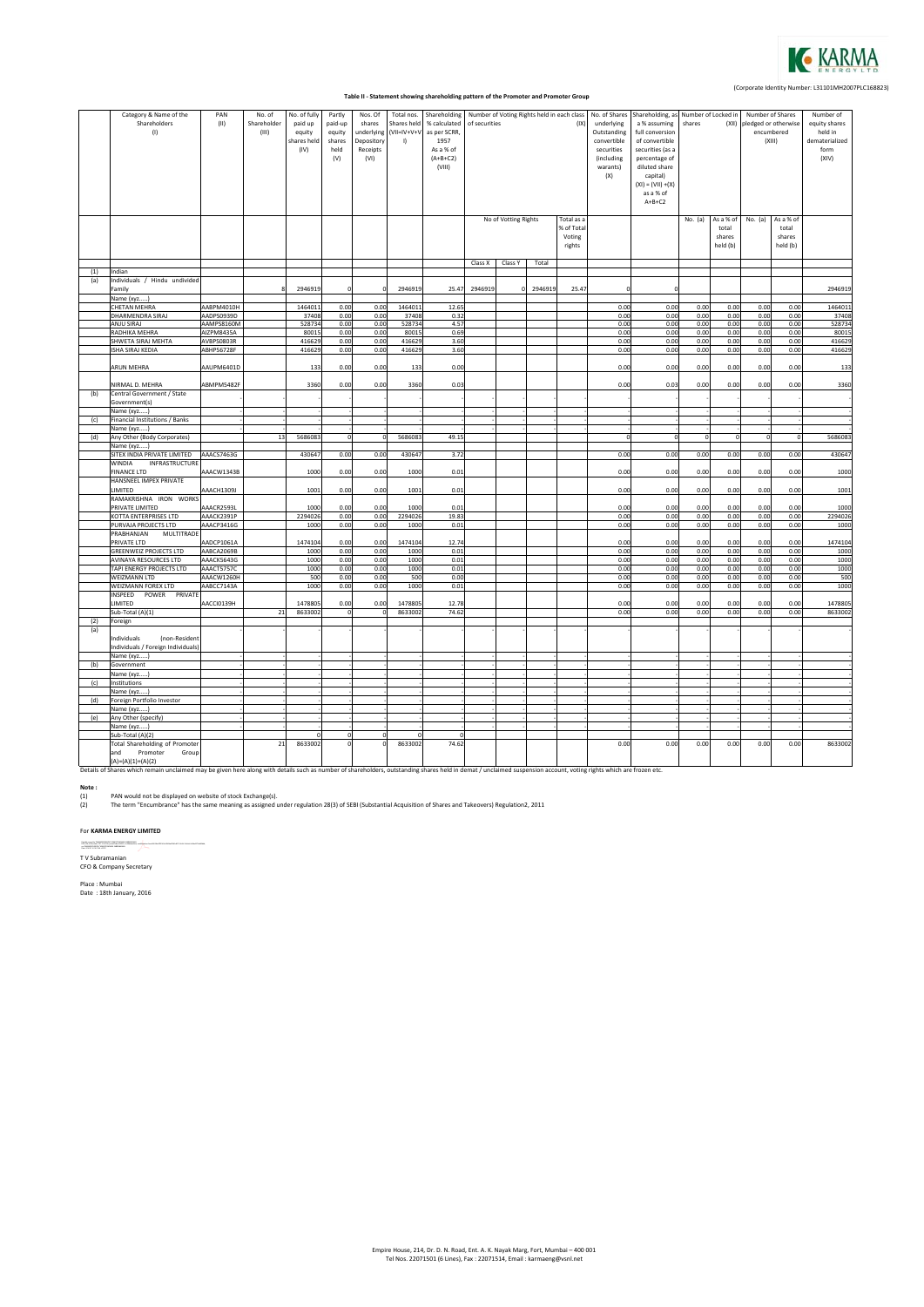

## **Table III‐Statement showing shareholding pattern of Public shareholder**

|     | Category & Name of the              | PAN  | Nos. of                  | No. of fully   | No. of         | No. of       | Total nos. Of    | Shareholding    | Number of voting Rights held in each class of |                      |          |            | No. of Shares | Total           |          |                | Number of Locked in Number of shares pledged |                | Number of      |
|-----|-------------------------------------|------|--------------------------|----------------|----------------|--------------|------------------|-----------------|-----------------------------------------------|----------------------|----------|------------|---------------|-----------------|----------|----------------|----------------------------------------------|----------------|----------------|
|     | Shareholders<br>(1)                 | (11) | shareholders             | paid up        | Partly paid    | shares       | shares held      | % calculated as | securities                                    |                      |          | (IX)       | Underlying    | Shareholding    | shares   |                | (XII) or otherwise encumbered                |                | equity shares  |
|     |                                     |      | (III)                    | equity shares  | up equity      | underlying   | $(VII) = (IV) +$ | per SCRR,       |                                               |                      |          |            | Outstanding   | as a %          |          |                |                                              | (XIII)         | held in        |
|     |                                     |      |                          | held           | shares         | Depository   | $(V)+(VI)$       | 1957 As a %     |                                               |                      |          |            | convertible   | assuming full   |          |                |                                              |                | dematerialized |
|     |                                     |      |                          | (IV)           | held           | Receipts     |                  | of $(A+B+C2)$   |                                               |                      |          |            | securities    | conversion of   |          |                |                                              |                | form           |
|     |                                     |      |                          |                | (V)            | (VI)         |                  | (VIII)          |                                               |                      |          |            | (including    | convertible     |          |                |                                              |                | (XIV)          |
|     |                                     |      |                          |                |                |              |                  |                 |                                               |                      |          |            | warrants)     | securitties (as |          |                |                                              |                |                |
|     |                                     |      |                          |                |                |              |                  |                 |                                               |                      |          |            | (X)           | a percentage of |          |                |                                              |                |                |
|     |                                     |      |                          |                |                |              |                  |                 |                                               |                      |          |            |               | diluted share   |          |                |                                              |                |                |
|     |                                     |      |                          |                |                |              |                  |                 |                                               |                      |          |            |               | capital)        |          |                |                                              |                |                |
|     |                                     |      |                          |                |                |              |                  |                 |                                               |                      |          |            |               | (XI)            |          |                |                                              |                |                |
|     |                                     |      |                          |                |                |              |                  |                 |                                               |                      |          |            |               |                 |          |                |                                              |                |                |
|     |                                     |      |                          |                |                |              |                  |                 |                                               | No. of voting Rights |          |            |               |                 | No.      | As a % of      | No.                                          | As a % of      |                |
|     |                                     |      |                          |                |                |              |                  |                 |                                               |                      |          |            |               |                 | (a)      | total          | (Not                                         | total shares   |                |
|     |                                     |      |                          |                |                |              |                  |                 |                                               |                      |          |            |               |                 |          | shares         | Applicable)                                  | held (Not      |                |
|     |                                     |      |                          |                |                |              |                  |                 |                                               |                      |          |            |               |                 |          | held (b)       | (a)                                          | Applicable)    |                |
|     |                                     |      |                          |                |                |              |                  |                 |                                               |                      |          |            |               |                 |          |                |                                              | (b)            |                |
|     |                                     |      |                          |                |                |              |                  |                 |                                               |                      |          |            |               |                 |          |                |                                              |                |                |
|     |                                     |      |                          |                |                |              |                  |                 | Class eg:X                                    | Class eg:Y           | Total    | Total as a |               |                 |          |                |                                              |                |                |
|     |                                     |      |                          |                |                |              |                  |                 |                                               |                      |          | % of Total |               |                 |          |                |                                              |                |                |
|     |                                     |      |                          |                |                |              |                  |                 |                                               |                      |          | Voting     |               |                 |          |                |                                              |                |                |
|     |                                     |      |                          |                |                |              |                  |                 |                                               |                      |          | rights     |               |                 |          |                |                                              |                |                |
|     |                                     |      |                          |                |                |              |                  |                 |                                               |                      |          |            |               |                 |          |                |                                              |                |                |
| (1) | <b>Institutions</b>                 |      |                          |                |                |              |                  |                 |                                               |                      |          |            |               |                 |          |                |                                              |                |                |
| (a) | Mutual Funds /                      |      |                          |                |                |              |                  |                 |                                               |                      |          |            |               |                 |          |                |                                              |                |                |
|     | Name (Xyz)                          |      |                          |                |                |              |                  |                 |                                               |                      |          |            |               |                 |          |                |                                              |                |                |
| (b) | Venture Capital Funds<br>Name (Xyz) |      |                          |                |                |              |                  |                 |                                               |                      |          |            |               |                 |          |                |                                              |                |                |
|     | Alternate Investment                |      |                          |                |                |              |                  |                 |                                               |                      |          |            |               |                 |          |                |                                              |                |                |
| (c) | Funds                               |      |                          |                |                |              |                  |                 |                                               |                      |          |            |               |                 |          |                |                                              |                |                |
| (d) | Foreign Venture Capital             |      |                          |                |                |              |                  |                 |                                               |                      |          |            |               |                 |          |                |                                              |                |                |
|     | Investors                           |      |                          |                |                |              |                  |                 |                                               |                      |          |            |               |                 |          |                |                                              |                |                |
|     | Name (Xyz)                          |      |                          |                |                |              |                  |                 |                                               |                      |          |            |               |                 |          |                |                                              |                |                |
| (e) | Foreign Portfolio                   |      |                          |                |                |              |                  |                 |                                               |                      |          |            |               |                 |          |                |                                              |                |                |
|     | Investors                           |      |                          |                |                |              |                  |                 |                                               |                      |          |            |               |                 |          |                |                                              |                |                |
|     | Name (Xyz)                          |      |                          |                |                |              |                  |                 |                                               |                      |          |            |               |                 |          |                |                                              |                |                |
| (f) | Financial Institutions /            |      |                          |                |                |              |                  |                 |                                               |                      |          |            |               |                 |          |                |                                              |                |                |
|     | <b>Banks</b>                        |      |                          | 199            | $\Omega$       |              | 199              | n               | 199                                           |                      | 199      |            |               |                 |          |                |                                              |                | 66             |
| (g) | <b>Insurance Companies</b>          |      |                          |                |                |              |                  |                 |                                               |                      |          |            |               |                 |          |                |                                              |                |                |
|     | Name (Xyz)                          |      |                          |                |                |              |                  |                 |                                               |                      |          |            |               |                 |          |                |                                              |                |                |
| (h) | Provident Funds /                   |      |                          |                |                |              |                  |                 |                                               |                      |          |            |               |                 |          |                |                                              |                |                |
|     | Pension Funds                       |      |                          |                |                |              |                  |                 |                                               |                      |          |            |               |                 |          |                |                                              |                |                |
|     | Name (Xyz)                          |      |                          |                |                |              |                  |                 |                                               |                      |          |            |               |                 |          |                |                                              |                |                |
| (i) | Any Other (specify)                 |      |                          |                |                |              |                  |                 |                                               |                      |          |            |               |                 |          |                |                                              |                |                |
|     | Name (Xyz)                          |      |                          |                |                |              |                  |                 |                                               |                      |          |            |               |                 |          |                |                                              |                |                |
|     | Sub-Total (B) (1)                   |      | $\overline{\phantom{a}}$ | 199            | $\mathbf{0}$   | 0            | 199              | $\mathbf{0}$    | 199                                           | $\Omega$             | 199      |            | $\mathbf{0}$  |                 | $\Omega$ | $\Omega$       | $\mathbf{a}$                                 | $\mathbf{0}$   | 66             |
| (2) | Central Government /                |      |                          |                |                |              |                  |                 |                                               |                      |          |            |               |                 |          |                |                                              |                |                |
|     | <b>State Government /</b>           |      |                          |                |                |              |                  |                 |                                               |                      |          |            |               |                 |          |                |                                              |                |                |
|     | President of India                  |      |                          |                |                |              |                  |                 |                                               |                      |          |            |               |                 |          |                |                                              |                |                |
|     | Name (Xyz)                          |      |                          |                |                |              |                  |                 |                                               |                      |          |            |               |                 |          |                |                                              |                |                |
|     | Sub-Total (B) (2)                   |      | $\Omega$                 | $\overline{0}$ | $\overline{0}$ | $\mathbf{0}$ | $\Omega$         | $\overline{0}$  | $\Omega$                                      | $\Omega$             | $\Omega$ | $\circ$    | $\mathbf{0}$  | $\Omega$        | $\Omega$ | $\overline{0}$ | $\overline{0}$                               | $\overline{0}$ | $\Omega$       |
|     |                                     |      |                          |                |                |              |                  |                 |                                               |                      |          |            |               |                 |          |                |                                              |                |                |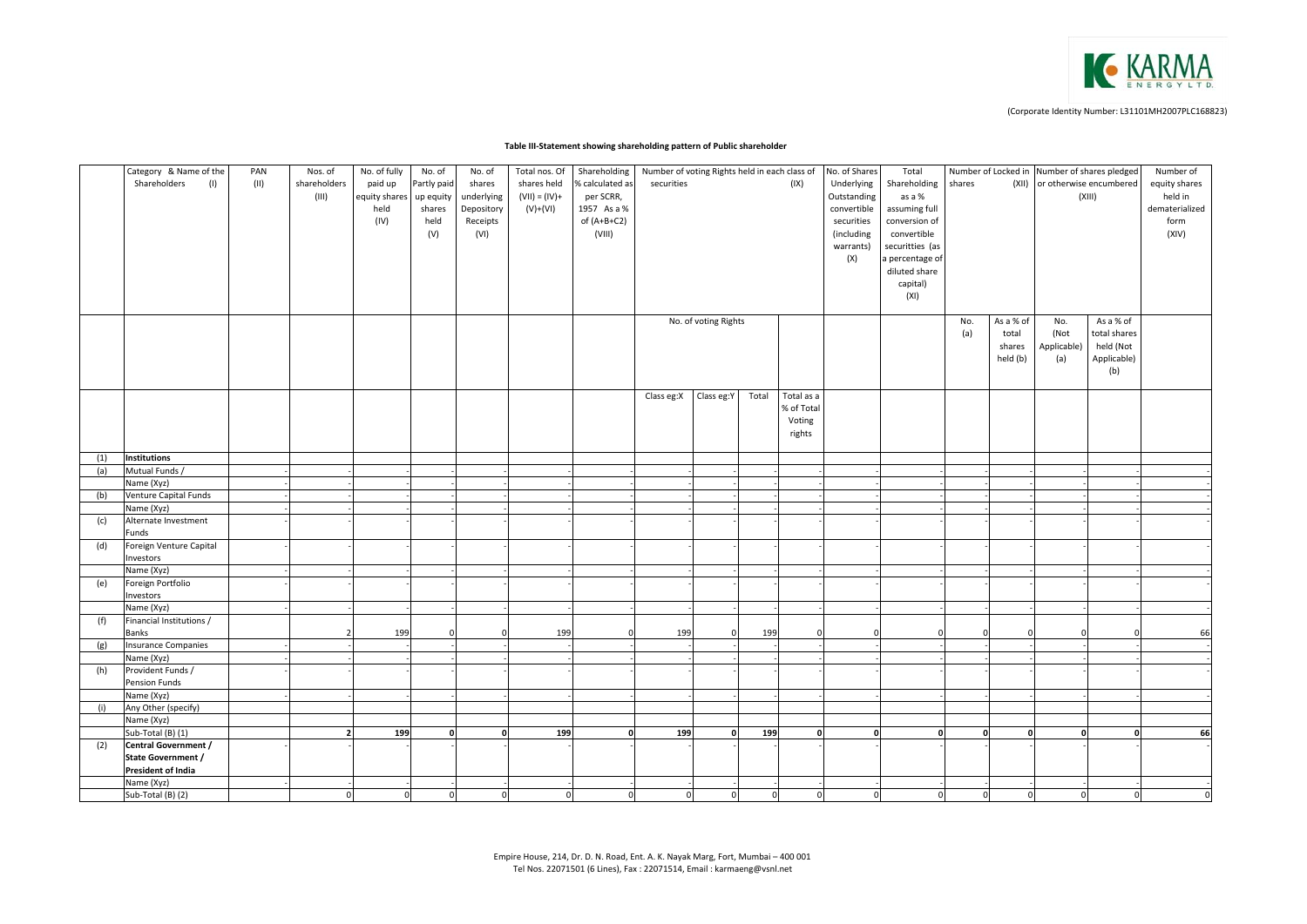

| (3)   | Non-institutions                                                                                                                                                                                                 |            |      |         |   |         |            |         |         |            |          |          |   |  |         |
|-------|------------------------------------------------------------------------------------------------------------------------------------------------------------------------------------------------------------------|------------|------|---------|---|---------|------------|---------|---------|------------|----------|----------|---|--|---------|
| (a)   | Individuals -                                                                                                                                                                                                    |            |      |         |   |         |            |         |         |            |          |          |   |  |         |
|       | Individual shareholders                                                                                                                                                                                          |            |      |         |   |         |            |         |         |            |          |          |   |  |         |
|       | holding nominal share                                                                                                                                                                                            |            |      |         |   |         |            |         |         |            |          |          |   |  |         |
|       | capital upto Rs.2. Lakhs.                                                                                                                                                                                        |            |      |         |   |         |            |         |         |            |          |          |   |  |         |
|       |                                                                                                                                                                                                                  |            | 8154 | 1501597 |   | 1501597 | $\Omega$   | 1501597 | 1501597 |            |          |          |   |  | 1047726 |
|       | i. Individual shareholders                                                                                                                                                                                       |            |      |         |   |         |            |         |         |            |          |          |   |  |         |
|       | holding nominal share                                                                                                                                                                                            |            |      |         |   |         |            |         |         |            |          |          |   |  |         |
|       | capital in excess of Rs.2.                                                                                                                                                                                       |            |      |         |   |         |            |         |         |            |          |          |   |  |         |
|       | Lakhs.                                                                                                                                                                                                           |            |      |         |   |         |            |         |         |            |          |          |   |  |         |
|       |                                                                                                                                                                                                                  |            | 13   | 1217557 |   | 1217557 | $\Omega$   | 1217557 | 1217557 |            |          |          |   |  | 1170287 |
|       | Meghna Pratik Doshi                                                                                                                                                                                              | BDLPS3603N |      | 247425  |   | 247425  | $\Omega$   | 247425  | 247425  |            |          | $\Omega$ |   |  | 247425  |
|       | Kanan Ankit Khambhati                                                                                                                                                                                            | ACAPS5974M |      | 225128  |   | 225128  | $\Omega$   | 225128  | 225128  |            |          |          |   |  | 225128  |
|       | Vinesh N Davda                                                                                                                                                                                                   | AAVPD9926H |      | 207366  |   | 207366  |            | 207366  | 207366  |            |          |          |   |  | 207366  |
|       | Mohanchand H                                                                                                                                                                                                     | ADEPM2077J |      | 182187  |   | 182187  |            | 182187  | 182187  |            |          | $\Omega$ | c |  | 182187  |
|       | Devak Bharat Davda                                                                                                                                                                                               | ANLPD7918C |      | 117154  |   | 117154  |            | 117154  | 117154  |            |          |          |   |  | 117154  |
| (b)   |                                                                                                                                                                                                                  |            |      |         |   |         |            |         |         |            |          |          |   |  |         |
|       | NBFCs registered with RBI                                                                                                                                                                                        |            |      |         |   |         |            |         |         |            |          |          |   |  |         |
|       | Name (Xyz)                                                                                                                                                                                                       |            |      |         |   |         |            |         |         |            |          |          |   |  |         |
| (c)   | <b>Employee Trusts</b>                                                                                                                                                                                           |            |      |         |   |         |            |         |         |            |          |          |   |  |         |
|       | Name (Xyz)                                                                                                                                                                                                       |            |      |         |   |         |            |         |         |            |          |          |   |  |         |
| (d)   | Depositories<br>Overseas                                                                                                                                                                                         |            |      |         |   |         |            |         |         |            |          |          |   |  |         |
|       | (holding DRs) (balancing                                                                                                                                                                                         |            |      |         |   |         |            |         |         |            |          |          |   |  |         |
|       | figure)                                                                                                                                                                                                          |            |      |         |   |         |            |         |         |            |          |          |   |  |         |
|       | Name (Xyz)                                                                                                                                                                                                       |            |      |         |   |         |            |         |         |            |          |          |   |  |         |
| (e)   | Any Other (specify)                                                                                                                                                                                              |            | 308  | 217563  |   | 217563  |            | 217563  | 217563  |            |          |          |   |  | 143604  |
|       | Name (Xyz)                                                                                                                                                                                                       |            |      |         |   |         |            |         |         |            |          |          |   |  |         |
|       | Sub-Total (B)(3)                                                                                                                                                                                                 |            | 8475 | 2936717 | n | 2936717 | $\sqrt{2}$ | 2936717 | 2936717 | $\sqrt{ }$ | $\Omega$ | $\Omega$ |   |  | 2361617 |
|       | <b>Total Public Shareholding</b>                                                                                                                                                                                 |            |      |         |   |         |            |         |         |            |          |          |   |  |         |
|       | $(B)=(B)(1)+(B)(2)+(B)(3)$                                                                                                                                                                                       |            |      |         |   |         |            |         |         |            |          |          |   |  |         |
|       |                                                                                                                                                                                                                  |            |      |         |   |         |            |         |         |            |          |          |   |  |         |
|       |                                                                                                                                                                                                                  |            | 8477 | 2936916 |   | 2936916 |            | 2936916 | 2936916 |            |          |          |   |  | 2361683 |
|       | Details of the shareholders acting as persons in Concert including their shareholding (No. and %) :                                                                                                              |            |      |         |   |         |            |         |         |            |          |          |   |  |         |
|       | Details of Shares which remain unclaimed may be given here along with details such as number of shareholders, outstanding shares held in demat / unclaimed suspense account, voting rights which are frozen etc. |            |      |         |   |         |            |         |         |            |          |          |   |  |         |
| Note: |                                                                                                                                                                                                                  |            |      |         |   |         |            |         |         |            |          |          |   |  |         |
|       | (1) PAN would not be displayed on website of Stock Exchange(s).                                                                                                                                                  |            |      |         |   |         |            |         |         |            |          |          |   |  |         |
|       | (2) The above format needs to be disclosed along with the name of following persons:                                                                                                                             |            |      |         |   |         |            |         |         |            |          |          |   |  |         |

(3) W.r.t the information pertaining to Depository Receipt, the same may be disclosed in the respective columns to the extent information available and the balance to be dislosed as held by custodian.,

## For **KARMA ENERGY LIMITED**

Digitally signed by THAMAAR/THRI/THY VENKATES NARÁN SJERAMAANIAN<br>DIR Colly, a-Pensonal, CDD - 1016/TN, pozzi Colle-A00022, cs.Ababasabos,<br>collibilation - Jan-SPREAR/TPH + AHCRIPRIal/HE/AR/27/System 15.6 mil.2010.007 2e4650

T V Subramanian

CFO & Company Secretary

Place : Mumbai Date : 18th January, 2016